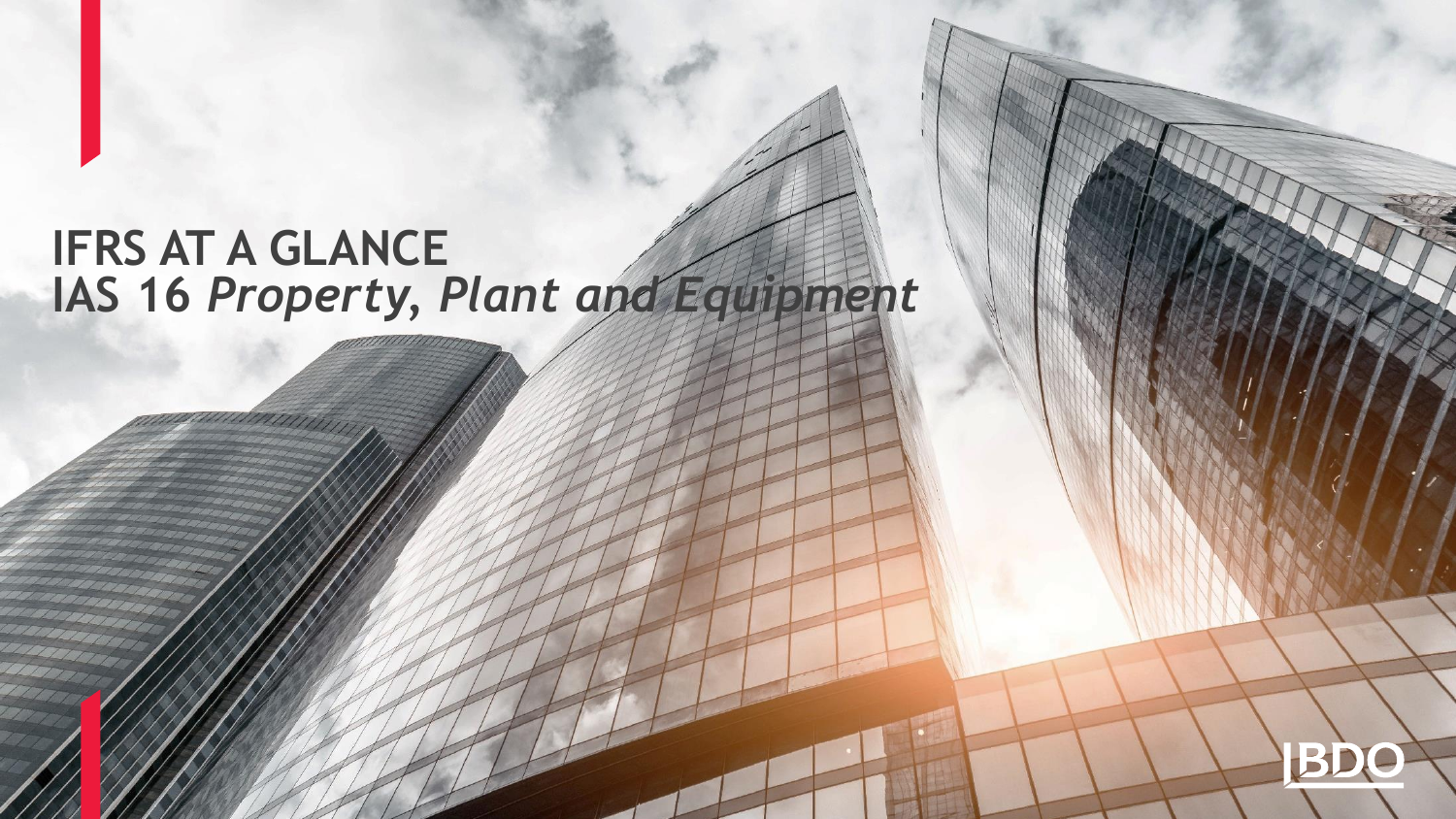

 $0 - 0 - 0$ 

EED

#### **IAS 16** *Property Plant and Equipment*

| Recognise when it is:<br>▶ Probable that the future economic benefits associated with the asset will flow to the entity; and<br>$\triangleright$ The cost of the asset can be reliably measured.<br>Measurement:<br>$\triangleright$ Initially recorded at cost<br>Subsequent costs are only recognised if costs can be reliably measured and these will lead to additional economic<br>benefits flowing to the entity.                                                                                                                                                                                                                                                                                                                                                                                          | Cost comprises:<br>$\triangleright$ Purchase price plus import duties and taxes<br>Any costs directly attributable to bringing the asset to the location and condition necessary for it to be capable of<br>operating in a manner intended by management<br>► The initial estimate of the costs of dismantling and removing the item and restoring the site on which it is located.                                                                                                                                                                                                                                                                                                                                                                                                                                                                                                                                                                                                                                                                                                                                                                                                                                                                                                                                                                                                                                  |  |  |  |
|------------------------------------------------------------------------------------------------------------------------------------------------------------------------------------------------------------------------------------------------------------------------------------------------------------------------------------------------------------------------------------------------------------------------------------------------------------------------------------------------------------------------------------------------------------------------------------------------------------------------------------------------------------------------------------------------------------------------------------------------------------------------------------------------------------------|----------------------------------------------------------------------------------------------------------------------------------------------------------------------------------------------------------------------------------------------------------------------------------------------------------------------------------------------------------------------------------------------------------------------------------------------------------------------------------------------------------------------------------------------------------------------------------------------------------------------------------------------------------------------------------------------------------------------------------------------------------------------------------------------------------------------------------------------------------------------------------------------------------------------------------------------------------------------------------------------------------------------------------------------------------------------------------------------------------------------------------------------------------------------------------------------------------------------------------------------------------------------------------------------------------------------------------------------------------------------------------------------------------------------|--|--|--|
|                                                                                                                                                                                                                                                                                                                                                                                                                                                                                                                                                                                                                                                                                                                                                                                                                  | <b>SUBSEQUENT MEASUREMENT</b>                                                                                                                                                                                                                                                                                                                                                                                                                                                                                                                                                                                                                                                                                                                                                                                                                                                                                                                                                                                                                                                                                                                                                                                                                                                                                                                                                                                        |  |  |  |
|                                                                                                                                                                                                                                                                                                                                                                                                                                                                                                                                                                                                                                                                                                                                                                                                                  |                                                                                                                                                                                                                                                                                                                                                                                                                                                                                                                                                                                                                                                                                                                                                                                                                                                                                                                                                                                                                                                                                                                                                                                                                                                                                                                                                                                                                      |  |  |  |
| THE COST MODEL                                                                                                                                                                                                                                                                                                                                                                                                                                                                                                                                                                                                                                                                                                                                                                                                   | THE REVALUATION MODEL                                                                                                                                                                                                                                                                                                                                                                                                                                                                                                                                                                                                                                                                                                                                                                                                                                                                                                                                                                                                                                                                                                                                                                                                                                                                                                                                                                                                |  |  |  |
| The asset is carried at cost less accumulated depreciation and impairment losses.                                                                                                                                                                                                                                                                                                                                                                                                                                                                                                                                                                                                                                                                                                                                | The asset is carried at a revalued amount, being its fair value at the date of the revaluation, less subsequent<br>depreciation, provided that fair value can be measured reliably.                                                                                                                                                                                                                                                                                                                                                                                                                                                                                                                                                                                                                                                                                                                                                                                                                                                                                                                                                                                                                                                                                                                                                                                                                                  |  |  |  |
|                                                                                                                                                                                                                                                                                                                                                                                                                                                                                                                                                                                                                                                                                                                                                                                                                  |                                                                                                                                                                                                                                                                                                                                                                                                                                                                                                                                                                                                                                                                                                                                                                                                                                                                                                                                                                                                                                                                                                                                                                                                                                                                                                                                                                                                                      |  |  |  |
| Depreciation<br>The depreciable amount is allocated on a systematic basis over the asset's useful life<br>The residual value, the useful life and the depreciation method of an asset are reviewed annually at reporting date<br>$\triangleright$ Revenue based depreciation is prohibited.<br>▶ Depreciation method reflects the pattern in which future economic benefits are expected to be consumed.<br>• Changes in residual value, depreciation method and useful life are changes in estimates are accounted for prospectively<br>in accordance with IAS 8 Accounting Policies, Changes in Accounting Estimates and Errors<br>► Depreciation is charged to profit or loss, unless it is included in the carrying amount of another asset<br>> Depreciation commences when the asset is available for use. | Revaluations should be carried out regularly (the carrying amount of an asset should not differ materially from its fair<br>value at the reporting date - either higher or lower)<br>Revaluation frequency depends upon the changes in fair value of the items measured (annual revaluation for volatile<br>items or intervals between 3 - 5 years for items with less significant changes)<br>If an item is revalued, the entire class of assets to which that asset belongs is required to be revalued<br>Revalued assets are depreciated the same way as under the cost model<br>- The gross carrying amount is adjusted in a manner that is consistent with the revaluation of the carrying amount<br>of the asset. The accumulated depreciation at the date of the revaluation is adjusted to equal the difference<br>between the gross carrying amount and the carrying amount of the asset after taking into account accumulated<br>impairment losses<br>- Accumulated depreciation is eliminated against the gross carrying amount.<br>► Transfer between reserves - depreciation on revaluation amount<br>An increase in value is credited to other comprehensive income under the heading revaluation surplus unless it represents<br>the reversal of a revaluation decrease of the same asset previously recognised as an expense, in this case the increase in<br>value is recognised in profit or loss. |  |  |  |

**RECOGNITION AND MEASUREMENT**

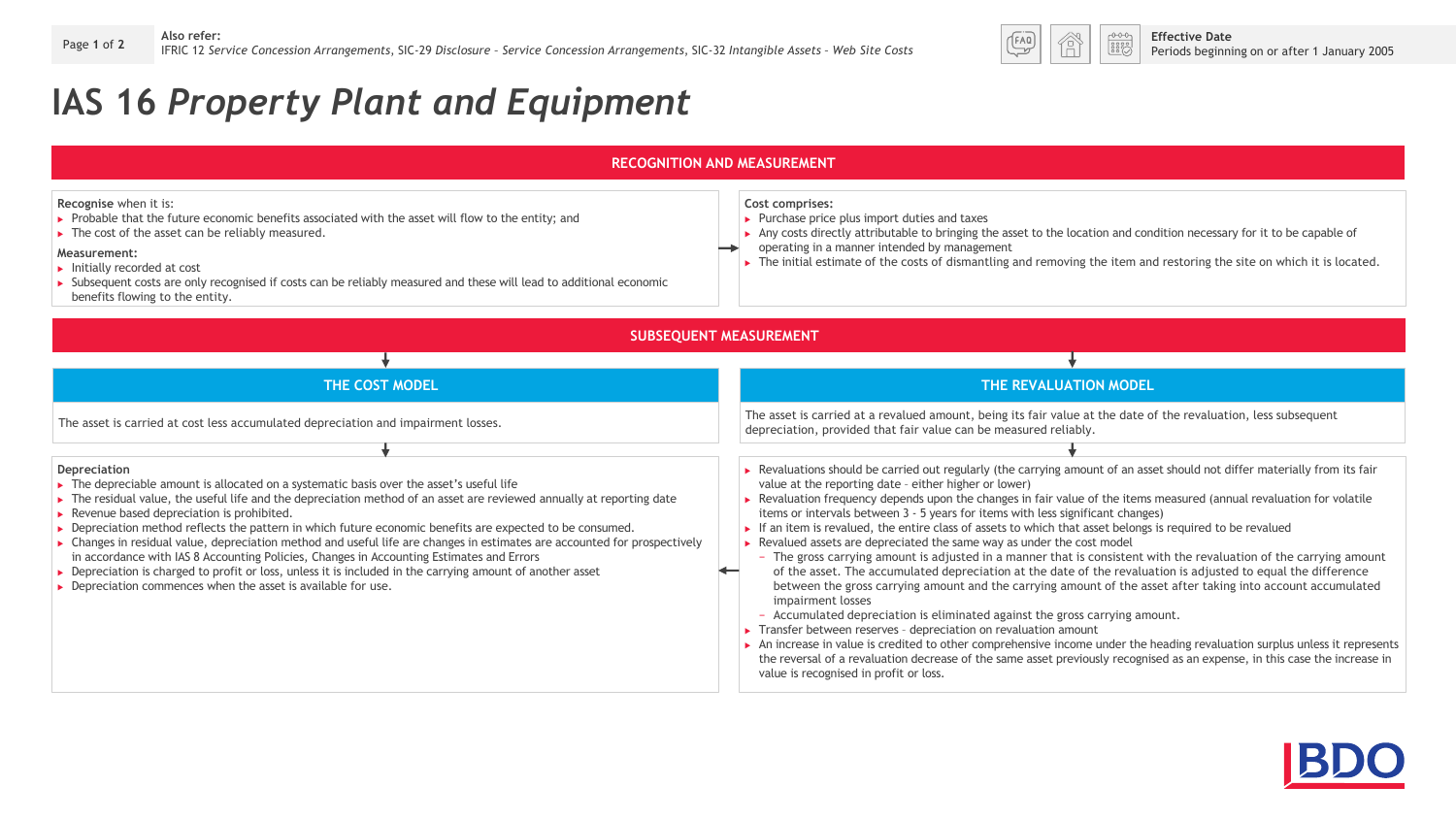

 $rac{0-0-0}{88800}$ 

## **IAS 16** *Property Plant and Equipment*

#### **SUBSEQUENT MEASUREMENT (continued)**

| <b>OTHER</b>                                                                                                                                                                                                                                                                                                                                                                                                                                                                                                                                                                                                                                                                                                                                                                                                                                                                                                                                                                                                                                                                                                                                                                                                                                                  | <b>DISCLOSURE</b>                                                                                                                                                                                                                                                                                                                                                                                                                                                                                                                                                                                                                                                                                                                                                                                                                                                                                                                                                                                                                                                                          |
|---------------------------------------------------------------------------------------------------------------------------------------------------------------------------------------------------------------------------------------------------------------------------------------------------------------------------------------------------------------------------------------------------------------------------------------------------------------------------------------------------------------------------------------------------------------------------------------------------------------------------------------------------------------------------------------------------------------------------------------------------------------------------------------------------------------------------------------------------------------------------------------------------------------------------------------------------------------------------------------------------------------------------------------------------------------------------------------------------------------------------------------------------------------------------------------------------------------------------------------------------------------|--------------------------------------------------------------------------------------------------------------------------------------------------------------------------------------------------------------------------------------------------------------------------------------------------------------------------------------------------------------------------------------------------------------------------------------------------------------------------------------------------------------------------------------------------------------------------------------------------------------------------------------------------------------------------------------------------------------------------------------------------------------------------------------------------------------------------------------------------------------------------------------------------------------------------------------------------------------------------------------------------------------------------------------------------------------------------------------------|
| Component accounting<br>Significant parts/components are required to be depreciated over their estimated useful life<br>► Costs of replacing components are required to be capitalised<br>► Continued operation of an item of property, plant and equipment (PPE) may require regular major inspections for<br>faults regardless of whether parts of the item are replaced. When each major inspection is performed, its cost is<br>recognised in the carrying amount of the item of PPE as a replacement if the recognition criteria are satisfied.<br>Spare parts, stand-by or servicing equipment<br>Are classified as PPE when they meet the definition of PPE, and are classified as inventory when definition is not met.<br><b>Disposals</b><br>Remove the asset from the statement of financial position on disposal or when withdrawn from use and no future<br>economic benefits are expected from its disposal<br>The gain or loss on disposal is the difference between the proceeds and the carrying amount and is recognised in profit<br>or loss<br>► When a revalued asset is disposed of, any revaluation surplus may be transferred directly to retained earnings. The<br>transfer to retained earnings is not made through profit or loss. | Disclosures include but are not limited to (refer to paragraphs 73 - 79):<br>$\triangleright$ Measurement bases used for determining the gross carrying amount<br>Depreciation methods used<br>$\triangleright$ Useful lives or the depreciation rates used<br>Gross carrying amount and the accumulated depreciation at the beginning and end of the period<br>A reconciliation of the carrying amount at the beginning and end of the period showing:<br>additions / assets classified as held for sale or included in a disposal group classified as held for sale / other disposals /<br>acquisitions through business combinations / changes resulting from revaluations and from impairment losses recognised<br>or reversed in other comprehensive / impairment losses recognised in profit or loss / impairment losses reversed in<br>profit or loss / depreciation / exchange differences / other changes.<br>Existence and amounts of restrictions on title, and PPE pledged as security for liabilities<br>$\triangleright$ Contractual commitments for the acquisition of PPE. |

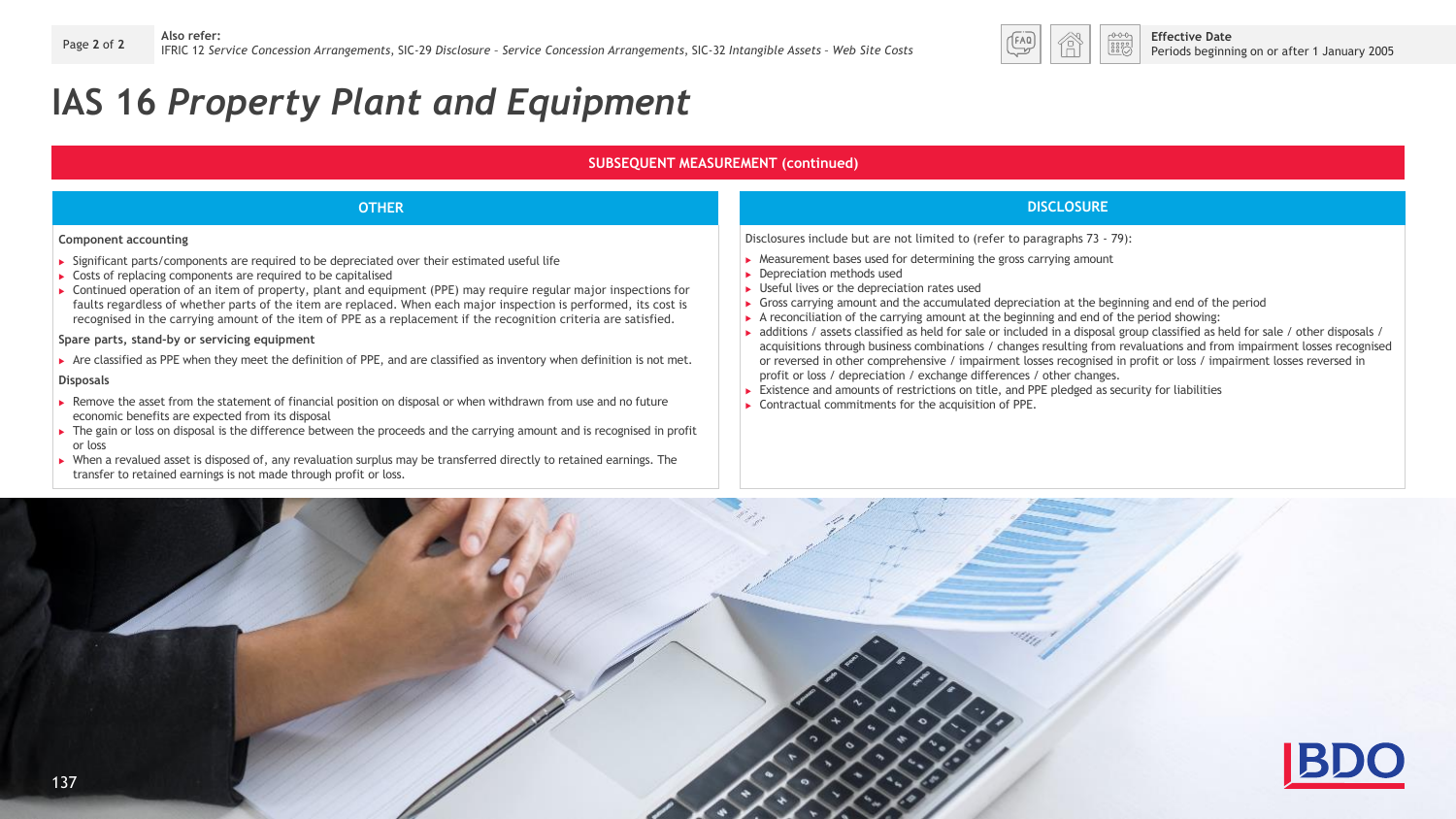## **Contact**

| For further information about how BDO can assist you and your organisation,<br>please get in touch with one of our key contacts listed below.<br>Alternatively, please visit www.bdo.global where you can find full lists of regional<br>and country contacts. |              | <b>NORTH AMERICA &amp;</b>                   |                             |                                              |                                           |                       |                           |
|----------------------------------------------------------------------------------------------------------------------------------------------------------------------------------------------------------------------------------------------------------------|--------------|----------------------------------------------|-----------------------------|----------------------------------------------|-------------------------------------------|-----------------------|---------------------------|
|                                                                                                                                                                                                                                                                |              | <b>Armand Capisciolto</b><br>Wendy Hambleton |                             | $\lceil \cdot \rceil$ Canada<br>$\equiv$ USA | acapisciolto@bdo.ca<br>whambleton@bdo.com |                       |                           |
| <b>EUROPE</b>                                                                                                                                                                                                                                                  |              |                                              |                             | <b>LATIN AMERICA</b>                         |                                           |                       |                           |
| Anne Catherine Farlay                                                                                                                                                                                                                                          |              | $\blacksquare$ France                        | annecatherine.farlay@bdo.fr | Marcello Canetti                             | man i                                     | Argentina             | mcanetti@bdoargentina.com |
| Jens Freiberg                                                                                                                                                                                                                                                  | -            | Germany                                      | jens.freiberg@bdo.de        | <b>Victor Ramirez</b>                        |                                           | Colombia              | vramirez@bdo.com.co       |
| Teresa Morahan                                                                                                                                                                                                                                                 | T T          | Ireland                                      | tmorahan@bdo.ie             | Ernesto Bartesaghi                           |                                           | $\equiv$ Uruguay      | ebartesaghi@bdo.com.uy    |
| Ehud Greenberg                                                                                                                                                                                                                                                 | $\sim 32$    | Israel                                       | ehudg@bdo.co.il             |                                              |                                           |                       |                           |
| Stefano Bianchi                                                                                                                                                                                                                                                |              | $\blacksquare$ Italy                         | stefano.bianchi@bdo.it      |                                              |                                           |                       |                           |
| Roald Beumer                                                                                                                                                                                                                                                   |              | Netherlands                                  | roald.beumer@bdo.nl         | Ayez Qureshi                                 |                                           | Bahrain               | Ayez.gureshi@bdo.bh       |
| Reidar Jensen                                                                                                                                                                                                                                                  | ╈═           | Norway                                       | reidar.jensen@bdo.no        | Antoine Gholam                               |                                           | $\frac{1}{2}$ Lebanon | agholam@bdo-lb.com        |
| David Cabaleiro                                                                                                                                                                                                                                                | $\equiv$     | Spain                                        | david.cabaleiro@bdo.es      |                                              |                                           |                       |                           |
| René Füglister                                                                                                                                                                                                                                                 | $\mathbf{r}$ | Switzerland                                  | rene.fueglister@bdo.ch      | <b>ASIA PACIFIC</b>                          |                                           |                       |                           |
| Moses Serfaty                                                                                                                                                                                                                                                  | 읦            | United Kingdom                               | moses.serfaty@bdo.co.uk     | Aletta Boshoff                               | सम्बद्धाः                                 | Australia             | aletta.boshoff@bdo.com.au |
|                                                                                                                                                                                                                                                                |              |                                              |                             | Hu Jian Fei                                  | $90 -$                                    | China                 | hu.jianfei@bdo.com.cn     |
|                                                                                                                                                                                                                                                                |              |                                              |                             | Fanny Hsiang                                 |                                           | $\star$ Hong Kong     | fannyhsiang@bdo.com.hk    |
| <b>SUB SAHARAN AFRICA</b>                                                                                                                                                                                                                                      |              |                                              |                             | Pradeep Suresh                               | $\overline{\phantom{a}}$                  | India                 | pradeepsuresh@bdo.in      |
|                                                                                                                                                                                                                                                                |              |                                              |                             | Khoon Yeow Tan                               | $\circ$ $=$                               | Malaysia              | tanky@bdo.my              |
| Theunis Schoeman                                                                                                                                                                                                                                               | y≡           | South Africa                                 | tschoeman@bdo.co.za         | Ng Kian Hui                                  |                                           | Singapore             | kianhui@bdo.com.sg        |